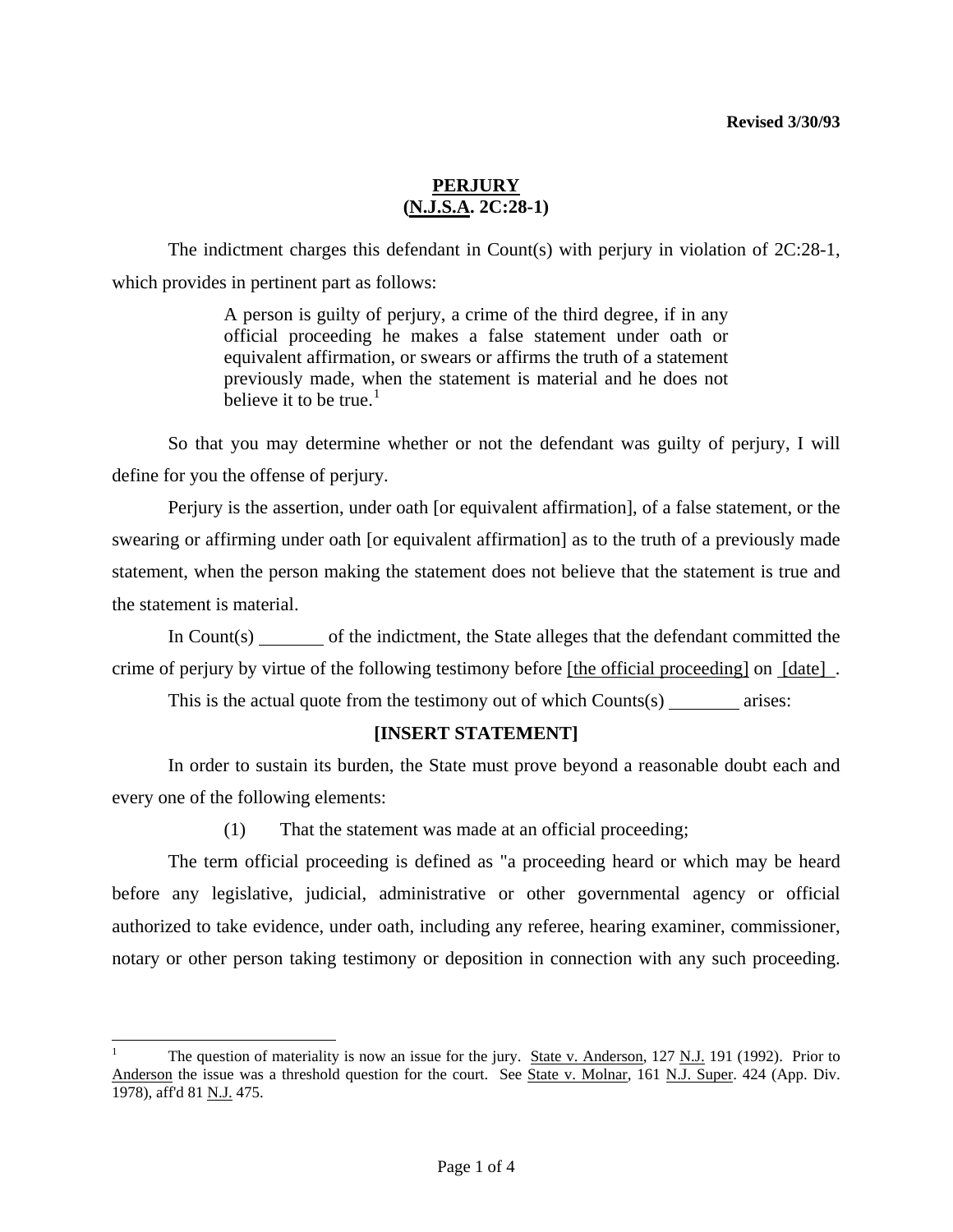The term "official proceeding" is intended to include any type of proceeding where the taking of testimony under oath is authorized.

> (2) That the testimony, given before the [the official proceeding], was given under oath or equivalent affirmation;

 Under this element, any device employed to demonstrate the special importance of the declaration, that is, the seriousness of the demand for honesty, constitutes an oath or equivalent affirmation.

 It is not a defense to perjury that the oath or affirmation was administered or taken in an irregular manner. A document that purports to be made under oath or affirmation shall be considered as under oath if it is subsequently presented as being so verified regardless of any technical irregularities in the effectiveness of the oath for legal purposes.

(3) That the statement given was knowingly false;

 In this context, a statement is defined as "any representation, but includes a representation of opinion, belief or other state of mind only if the representation clearly relates to state of mind apart from or in addition to any facts which are the subject of the representation." The State must prove beyond a reasonable doubt that the statement made by the defendant was false, and that he/she did not believe it to be true.

 Under this section, however, there is no criminal liability for misstatements that are inadvertent in the sense that the declarant misunderstood the question put to him/her or unconsciously made a slip of the tongue in responding.

 The State also alleges that the defendant made a statement that he/she did not believe to be true. The defendant's belief that the statement was not true may be established by proof of actual knowledge on the part of the defendant that the statement was untrue; or from proof of such facts from which it might reasonably be inferred that the defendant believed the statement was untrue.

 Additionally, under the law of the State of New Jersey, a defendant cannot be found guilty of perjury solely on the testimony of one witness. In this State we have adopted the test that the oath of a single witness must be supported by proof of corroborating testimony or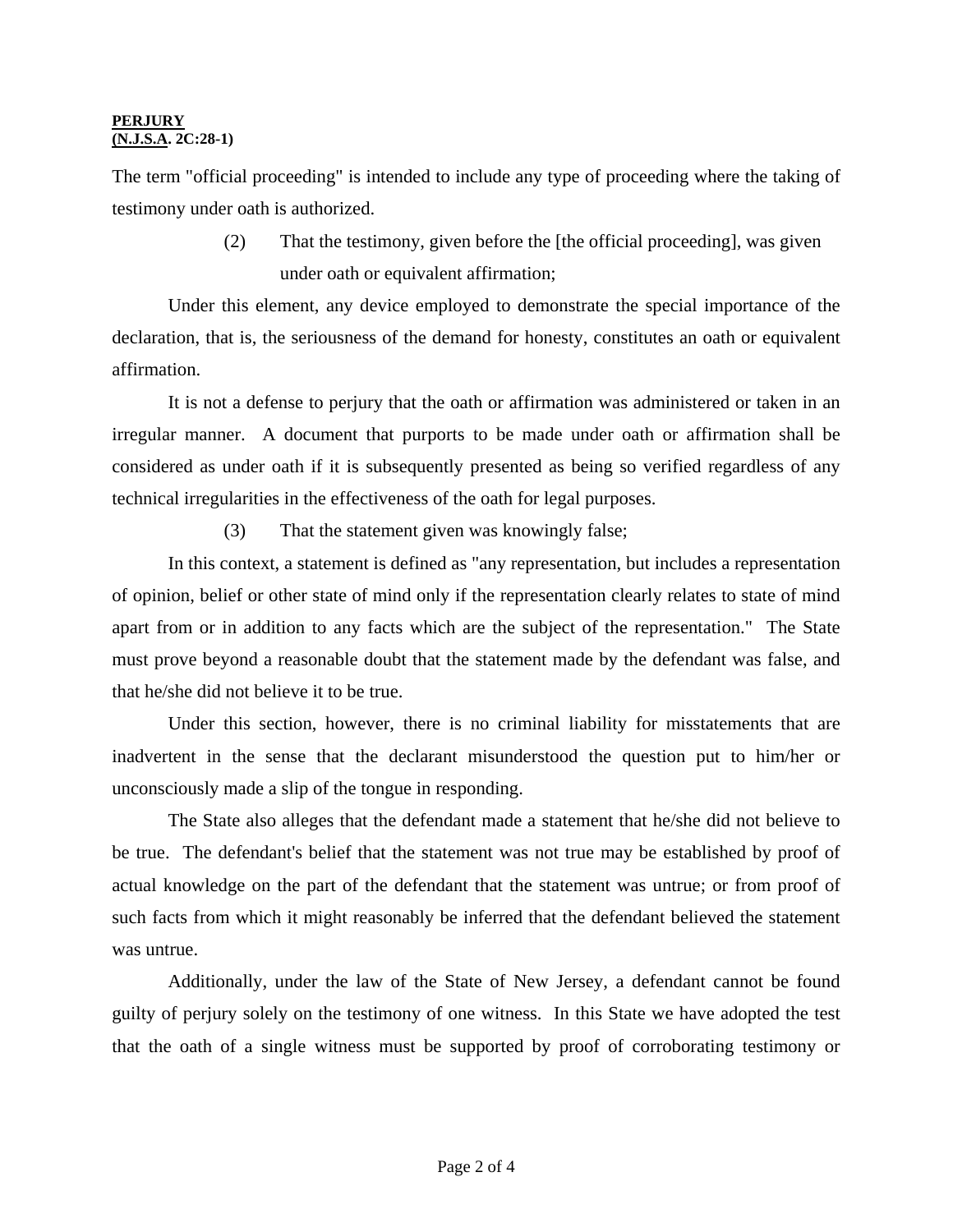circumstances of such character as to clearly overcome the oath of the defendant and legal presumption of his/her innocence.

 To corroborate means to strengthen, to confirm by additional security, to add strength. Corroborating circumstances when used in reference to testimony given, are such as serve to strengthen the testimony, to render it more probable; such, in short as may serve to impress a jury with a belief of its truth.

 Evidence is not corroborative unless it tends to prove the fact alleged to have been falsely stated. It must relate to the substance of the evidence on which perjury is assigned; that is, it must be inconsistent with the truth of the defendant's testimony before the <u>cofficial</u> proceeding) .

4) That the statement is material;

 Falsification is material in the official proceeding if it could have affected the course or outcome of that proceeding or the disposition of the matter. It is irrelevant if the declarant mistakenly believed that the falsification was not material.

## **[DISCUSS THE PARTICULAR FACTS]**

 Again, the State must prove each of these elements beyond a reasonable doubt. If the State has failed to prove one or more of these elements beyond a reasonable doubt, your verdict must be not guilty. If, on the other hand, the State have proven each of these elements beyond a reasonable doubt, your verdict must be guilty.

## **AFFIRMATIVE DEFENSE OF RETRACTION (where applicable)**

 If the defendant retracted the falsification in the course of the proceeding or matter in which it was made prior to termination of the proceeding or matter without having caused irreparable harm to any party, then the defendant is not guilty of perjury. To retract means to take back (what the declarant said) or recant.

 There has been evidence in this case that the defendant did attempt to retract his/her falsification.

 If you find that the defendant retracted his/her statement during the course of the proceeding and before causing irreparable harm to any party, then he/she must be found not guilty of perjury. However, if the State has proven beyond a reasonable doubt that the defendant